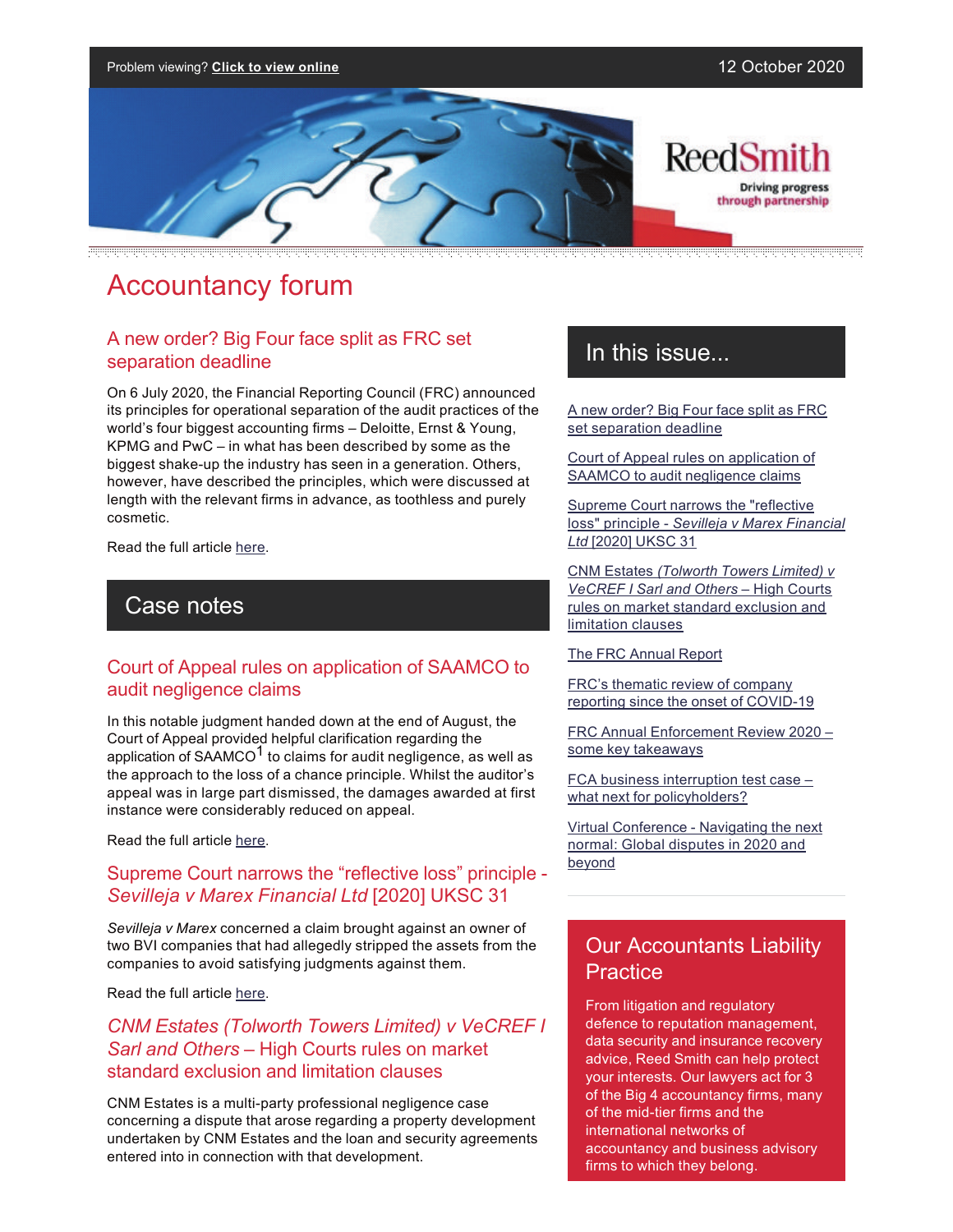### Industry news

### FRC Annual Report 2019/2020

The Financial Reporting Council (FRC) published its latest annual report on 17 July 2020. The report is lengthy, running to over 100 pages. For ease of reference, we set out below a brief summary of some of the more pertinent issues addressed in/arising out of the report.

Read the full report [here.](https://communications.reedsmith.com/67/4277/landing-pages/frc-annual-report.asp)

### FRC's thematic review of company reporting since the onset of COVID-19

In July 2020, the Financial Reporting Council (FRC) published a thematic review of the financial reporting effects of COVID-19 building on the guidance contained in the FRC/FCA/PRA joint statement published on 26 March 2020. A key feature of the review was the need for high-quality, forward-looking information in the current environment, together with current disclosure and measurement issues arising from COVID-19.

Read the full article [here.](https://communications.reedsmith.com/67/4277/landing-pages/frc-s-thematic-review-of-company-reporting-since-the-onset-of-covid-19.asp)

### FRC Annual Enforcement Review 2020 – some key takeaways

At the end of July 2020, the FRC published its second annual review of its enforcement activities, declaring the previous 12 months a period of consolidation for the regulator. That in itself is an interesting statement for a regulator that has faced fierce criticism in recent years, and should surely be looking for consistent progress.

Read the full article [here.](https://communications.reedsmith.com/67/4277/landing-pages/frc-annual-enforcement-review-2020---some-key-takeaways.asp)

### Firm news

### FCA business interruption test case – what next for policyholders?

In this [article,](https://www.reedsmith.com/en/perspectives/2020/09/fca-business-interruption-test-case-what-next-for-policyholders) we provide an overview of the decision handed down by the London High Court on Tuesday, 15 September 2020 in The Financial Conduct Authority v. Arch and Others [2020] EWHC 2448 (Comm). As set out in our previous alerts on this topic (in May, June and August 2020), this judgment arises from a test case brought by the UK's Financial Conduct Authority (FCA) against eight insurers.1 The test case was brought by the FCA to resolve uncertainty in the interpretation of business interruption (BI) policies in the context of the Covid-19 pandemic.

### Virtual Conference - Navigating the next normal: [Global disputes in 2020 and beyond](https://www.reedsmith.com/en/events/2020/10/navigating-the-next-normal-global-disputes-in-2020-and-beyond)

2020 is proving to be an unprecedented year as businesses across the globe deal with a "once-in-a-century" pandemic, the United Kingdom's withdrawal from the European Union, industries trying to respond to the #metoo movement and prevent racial injustice and

## Authors



**[Eleanor Chapman](https://www.reedsmith.com/en/professionals/c/chapman-eleanor-e)** *Partner, London* +44 (0)20 3116 2864 [EChapman@reedsmith.com](mailto:EChapman@reedsmith.com?subject=Accountancy Forum - September 2020)



**[Louise Aumann](https://www.reedsmith.com/en/professionals/a/aumann-louise)** *Associate, London* +44 (0)20 3116 2999 [laumann@reedsmith.com](mailto:laumann@reedsmith.com?subject=Accountancy Forum - September 2020)



**Charlotte Stewart-Jones** *Associate, London* +44 (0)20 3116 3874 [Cstewart-](mailto:Cstewart-Jones@reedsmith.com?subject=Accountancy Forum - September 2020)[Jones@reedsmith.com](mailto:Cstewart-Jones@reedsmith.com?subject=Accountancy Forum - September 2020)



**Tom Firth-Jones** *Associate, London* +44 (0)20 3116 3793 [TFirth-](mailto:TFirth-Jones@reedsmith.com?subject=Accountancy Forum - September 2020)[Jones@reedsmith.com](mailto:TFirth-Jones@reedsmith.com?subject=Accountancy Forum - September 2020)

## Other key contacts



**[Charles Hewetson](https://www.reedsmith.com/en/professionals/h/hewetson-charles)** *Partner, London* +44 (0)20 3116 2976 [CHewetson@reedsmith.com](mailto:CHewetson@reedsmith.com?subject=Accountancy Forum - September 2020)



**[Jane Howard](https://www.reedsmith.com/en/professionals/h/howard-jane)** *Consultant, London* +44 (0)20 3116 2895 [JHoward@reedsmith.com](mailto:JHoward@reedsmith.com?subject=Accountancy Forum - September 2020)



**[Douglas Cherry](https://www.reedsmith.com/en/professionals/c/cherry-douglas-e)** *Partner, London* +44 (0)20 3116 3837 [dcherry@reedsmith.com](mailto:dcherry@reedsmith.com?subject=Accountancy Forum - September 2020)

**[reedsmith.com](https://www.reedsmith.com/)**